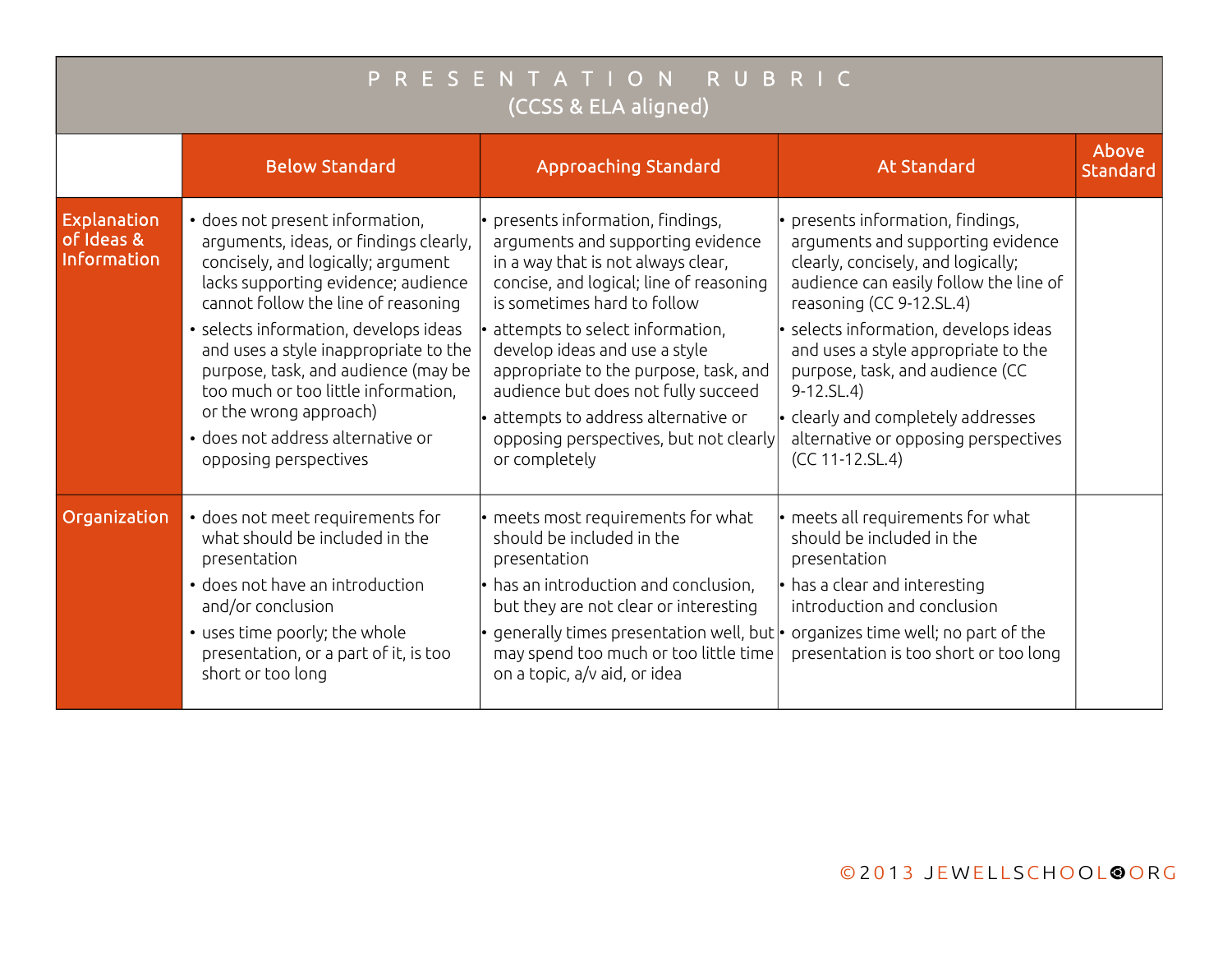| Eyes & Body                 | · does not look at audience; reads<br>notes or slides<br>· does not use gestures or<br>movements<br>· lacks poise and confidence (fidgets,<br>slouches, appears nervous)<br>• wears clothing inappropriate for the<br>occasion | · makes infrequent eye contact; reads<br>notes or slides most of the time<br>· uses a few gestures or movements<br>but they do not look natural<br>• shows some poise and confidence,<br>(only a little fidgeting or nervous<br>movement)<br>• makes some attempt to wear clothing<br>appropriate for the occasion | keeps eye contact with audience most<br>of the time; only glances at notes or<br>slides<br>$\bullet$ uses natural gestures and movements<br>looks poised and confident<br>• wears clothing appropriate for the<br>occasion                                                                                |  |
|-----------------------------|--------------------------------------------------------------------------------------------------------------------------------------------------------------------------------------------------------------------------------|--------------------------------------------------------------------------------------------------------------------------------------------------------------------------------------------------------------------------------------------------------------------------------------------------------------------|-----------------------------------------------------------------------------------------------------------------------------------------------------------------------------------------------------------------------------------------------------------------------------------------------------------|--|
| Voice                       | • mumbles or speaks too quickly or<br>slowly<br>• speaks too softly to be understood<br>• frequently uses "filler" words ("uh,<br>um, so, and, like, etc.")<br>• does not adapt speech for the<br>context and task             | • speaks clearly most of the time<br>• speaks loudly enough for the<br>audience to hear most of the time,<br>but may speak in a monotone<br>• occasionally uses filler words<br>• attempts to adapt speech for the<br>context and task but is unsuccessful<br>or inconsistent                                      | · speaks clearly; not too quickly or<br>slowly<br>speaks loudly enough for everyone to<br>hear; changes tone and pace to<br>maintain interest<br>· rarely uses filler words<br>adapts speech for the context and<br>task, demonstrating command of<br>formal English when appropriate<br>$(CC 9-12.SL.6)$ |  |
| Presentation<br><b>Aids</b> | · does not use audio/visual aids or<br>media<br>• attempts to use one or a few<br>audio/visual aids or media, but they<br>do not add to or may distract from<br>the presentation                                               | · uses audio/visual aids or media, but<br>they may sometimes distract from or<br>not add to the presentation<br>sometimes has trouble bringing<br>audio/visual aids or media smoothly<br>into the presentation                                                                                                     | uses well-produced audio/visual aids<br>or media to enhance understanding<br>of findings, reasoning, and evidence,<br>and to add interest (CC 9-12.SL.5)<br>smoothly brings audio/visual aids or<br>media into the presentation                                                                           |  |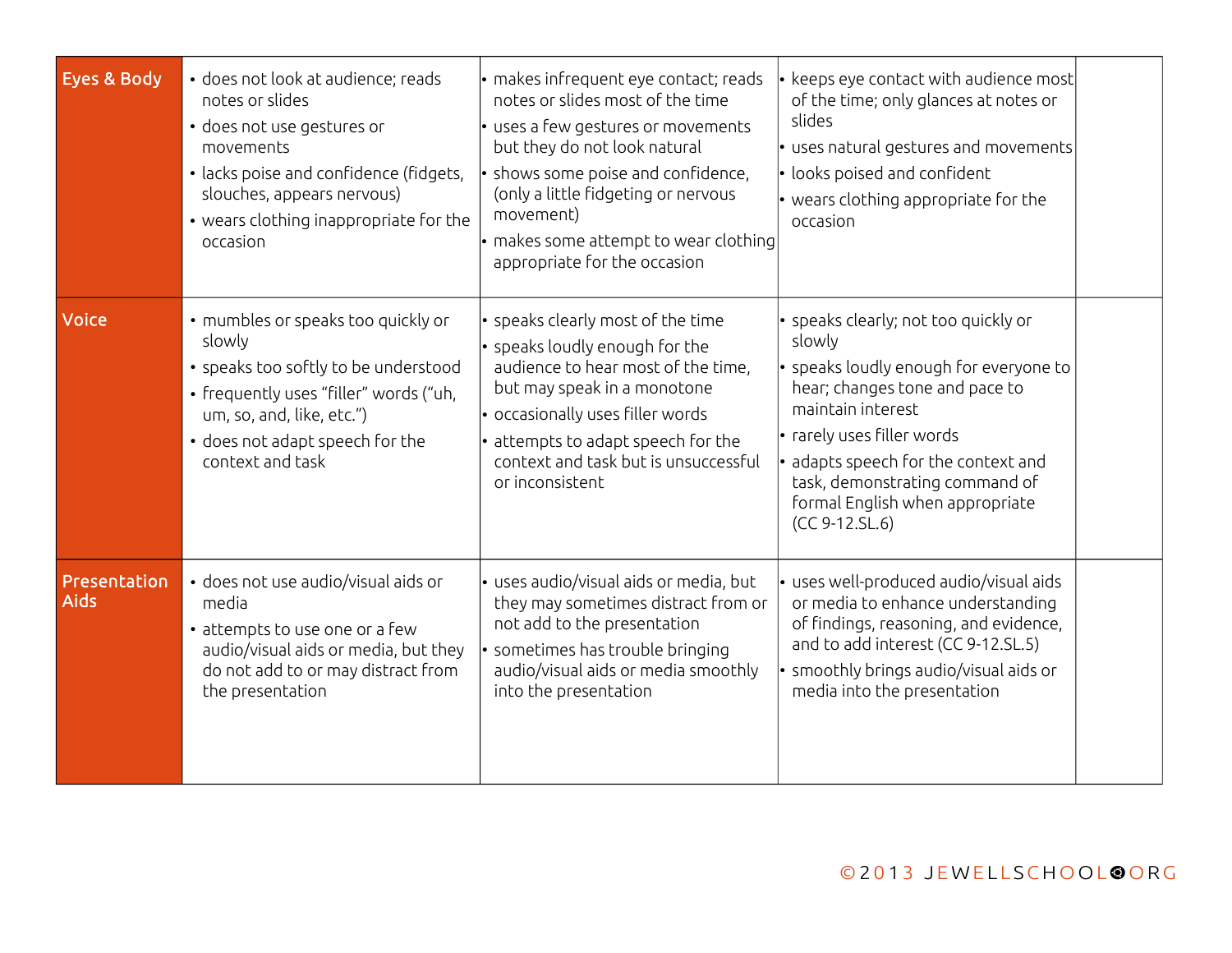| Response to<br>Audience<br>Questions     | • does not address audience<br>questions (goes off topic or<br>misunderstands without seeking<br>clarification) | · answers audience questions, but not<br>always clearly or completely                                      | $\cdot$ answers audience questions clearly<br>and completely<br>· seeks clarification, admits "I don't<br>know" or explains how the answer<br>might be found when unable to<br>answer a question |  |
|------------------------------------------|-----------------------------------------------------------------------------------------------------------------|------------------------------------------------------------------------------------------------------------|--------------------------------------------------------------------------------------------------------------------------------------------------------------------------------------------------|--|
|                                          |                                                                                                                 |                                                                                                            |                                                                                                                                                                                                  |  |
| Participation<br>in Team<br>Presentation | • Not all team members participate;<br>only one or two speak                                                    | $\bullet$ All team members participate, but not $\bullet$ All team members participate for<br>equally      | about the same length of time<br>• All team members are able to answer<br>questions about the topic as a whole,<br>not just their part of it                                                     |  |
|                                          |                                                                                                                 | Notes: Things to be considered while deriving scores. (Ex. If student or team surpassed certain standards) |                                                                                                                                                                                                  |  |